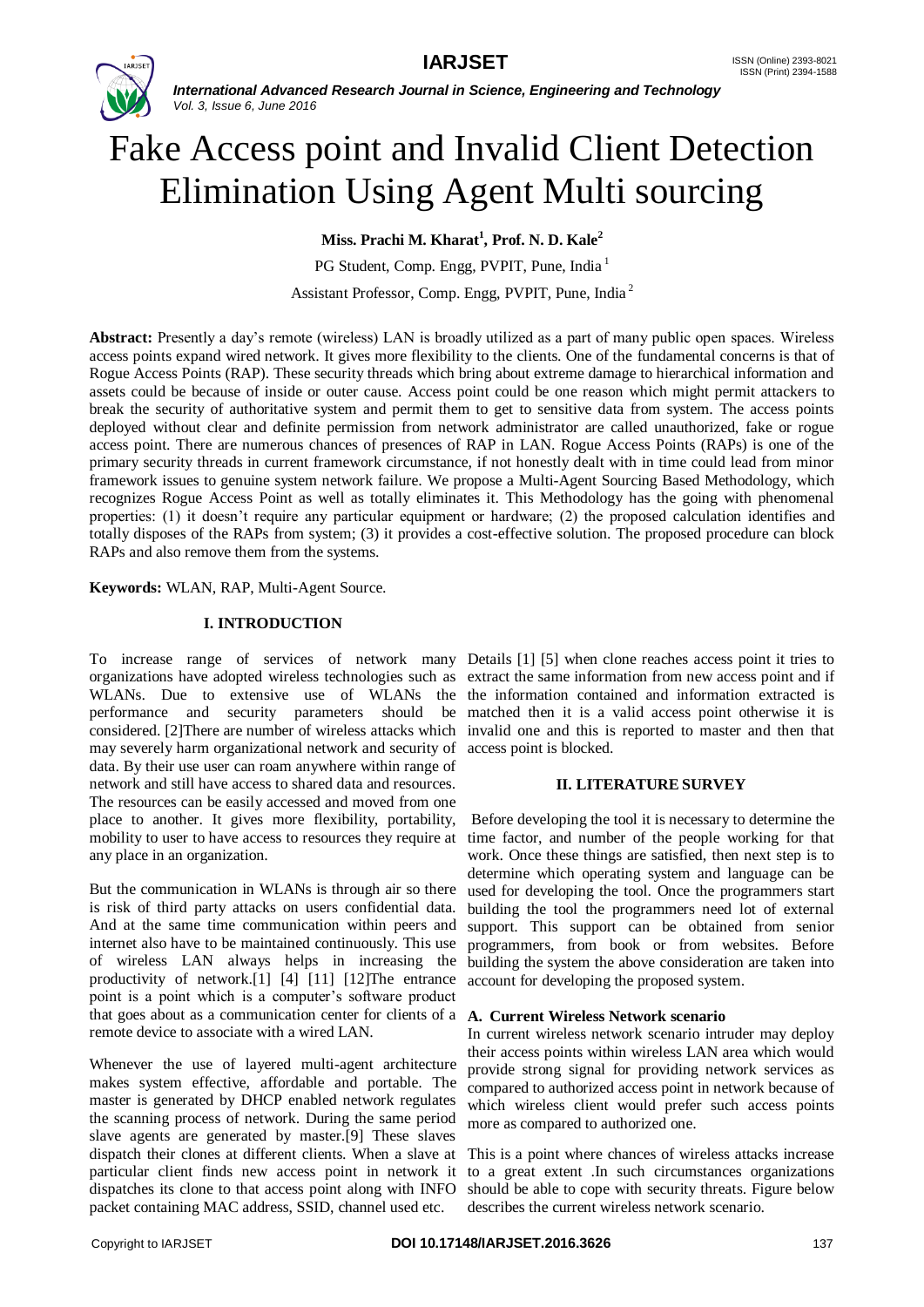



Fig1: Wireless network scenario

# **B. Current approaches**

In current wireless scenario there are basic two approaches which are currently being implemented to detect rogue access points. The basic network scenario is divided into two categories:

- 1. Wired approach
- 2. Wireless approach

In wired approach use an existing wired LAN to scan and **C. Tools used for Detection of Rogue access points** detect access points. Such method includes TCP There are many tools which help organization in finding or fingerprinting, SNMP scanning, sniffing.

# **TCP Fingerprinting**

In this method, various specially crafted packets are used **NetStumbler** to examine the behaviour of how particular target responds This tool helps user find the WLAN areas suffering from .This can be determined observing the changes in response weak signal. Issues related to areas suffering from weak probe sent by target system. Advantages of TCP fingerprinting are that once we start scan user don't have found by using this tool. Network interference can be to intervent during scan to observe the result. Where disadvantage of this method are is that it could take long time to scan if network is large. Another disadvantage is this method is not 100% accurate.

# **SNMP Scanning**

SNMP fingerprinting is similar to TCP fingerprinting but instead of using information of TCP/IP stack it uses information obtained by SNMP protocol. An advantage of this method is you can start scan and can continue to do other things. The disadvantage of this approach is that not all APs support SNMP and it may turn off which makes it impossible to get information on device.

# **Packet Sniffing**

In this method a device is configured to run in promiscuous mode and analyse packets and examine Ethernet headers to check that MAC addresses are **Kismet** authorized addresses. Advantages of this method are it is a Kismet is an 802.11 layer2 wireless network detector, continuous process and constantly monitors unauthorized MAC addresses.

Disadvantages are problem of scalability, if network is high speed network then it would be difficult to analyse all traffic and monitor invalid MAC addresses

Similarly, wireless approach is further categorized into following categories:

# **Active Probing**

This method uses probe request frame on each channel to determine suspicious wireless activity. When an access point comes within the range of the client and receives a probe request frame it will typically respond with a probe response frame containing the network ESSID. Advantage of using this method is that it is the easiest method to implement. But at the same time the person to detect rogue access point must walk around the building with laptop or handheld device which is time consuming and expensive. Periodic walk through the campus is the only way to detect unauthorized access points in network.

# **RF MONITORING**

This method has a client with wireless card configured in radio frequency mode that can capture all RF signals on all channels. This method can detect rogue access point by monitoring raw 802.11 frames to detect if there are any telltale frames broadcast by rogue access points.

One disadvantage of RF monitoring to work the client must be in the range of access point. Another disadvantage is that it has limited support since it works only on linux and BSD based applications

detecting presence of rogue access point in wireless network.

signal and presence of rogue access point can be easily easily detected using this tool.

### **Airsnare**

It is a program for windows that detects presence of device with unauthorised MAC address or DHCP requests. In case of unauthorised MAC address an intrusion alert is sent to the administrator to notify presence of malicious device.

# **AirMagnet**

AirMagnet uses access control lists (ACLs) and scans continuously from each sensor for rogue or unknown devices. Rogues are automatically found, located, optionally triangulated, optionally blocked on the wire and wirelessly, and the system notified designated people or other systems

sniffer, and intrusion detection system. Kismet will work with any wireless card which supports raw monitoring (rfmon) mode, and (with appropriate hardware) can sniff 802.11b, 802.11a, 802.11g, and 802.11n traffic. Kismet also supports plug-ins which allows sniffing other media such as DECT. Kismet identifies networks by passively collecting packets and detecting standard named networks, detecting (and given time, decloaking) hidden networks,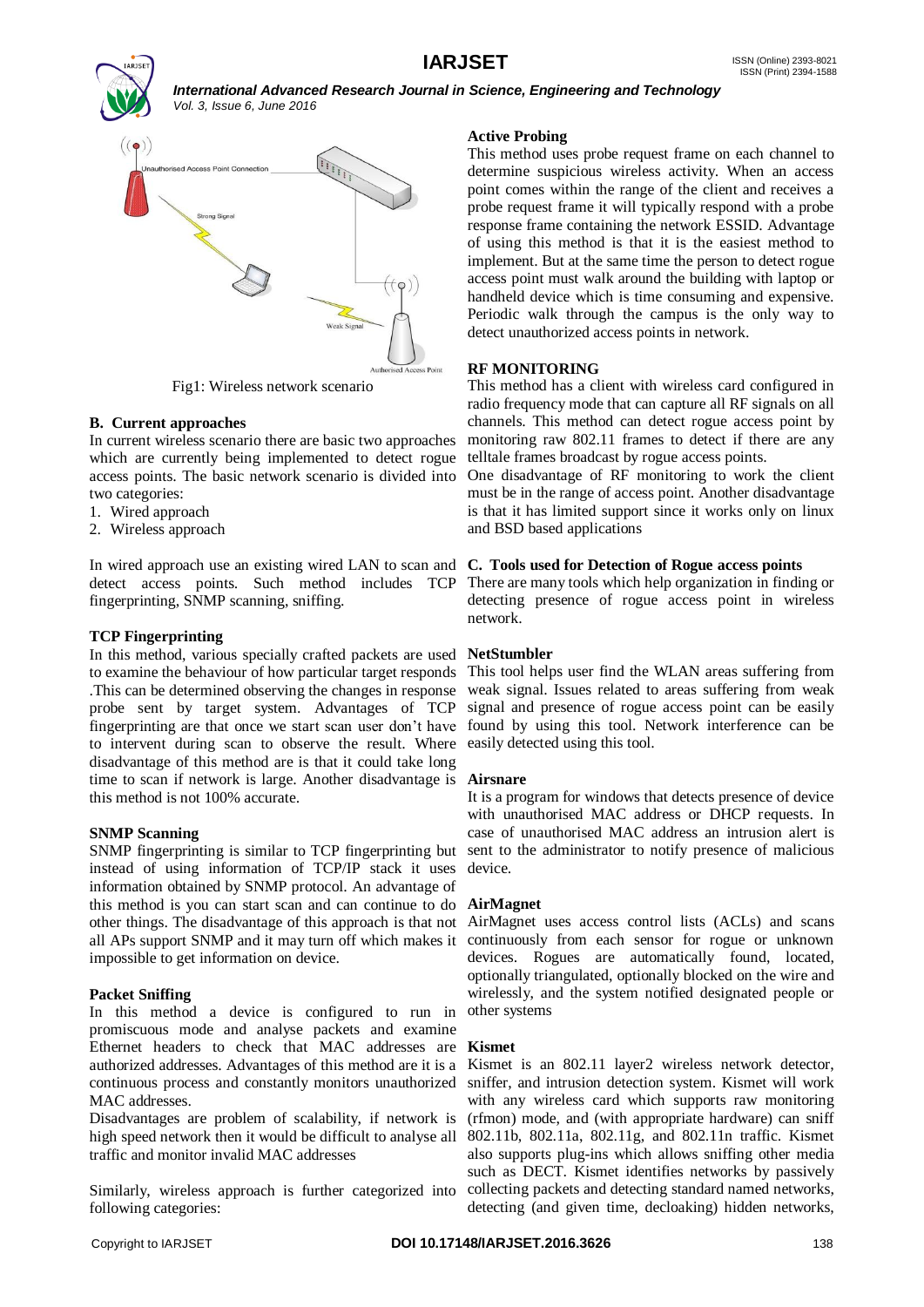

and inferring the presence of non beaconing networks via data traffic. [19]

Since use of insecure access point threatens the security of by using automated system that scans entire network and not only its owner but also to the security of all users who lists available access points in network. There are two access it. A single master agent system discussed in [1] levels of mobile agents which regulates the work of uses an approach where there is a single master agent determining fake access points. In proposed system a which later may prove to be insecure as the number of multi-agent based methodology is used which not only clients' increase there are chances of system overload due detects rogue access points but also eliminate them to which the single master agent may fail. In [2] completely. The proposed algorithm detects and eliminates unauthorized access points are detected based on accuracy unauthorized access point without human intervention of clock skew which determines spoofing of MAC between scans. No extra cost is to be paid for specialized address. Main goal is to determine consistency of clock hardware or software. This gives a cost effective solution skew throughout the process of scanning network and to cope up with wireless network security threats. differentiating packets sent from fake and authorized access points.[3] Gives classification of various access **A. Defining Requirements for New System** points and also describes the design using distributed **Statement of Scope** monitoring module framework. Authors of [4] have The CMS scheme is developed on java which makes use proposed a system with intrusion detection system that of scanner class which is an in built utility that consists of detects rogue access points along with generation of X.509 different methods by using which we can scan network. certificate and use of VPN solutions that eliminates shortcomings of WEP.[5] Describes approach to secure data using frame collectors and mobile agents to detect rogue access devices in wired and wireless environment. Authors of [6] proposed an approach to detect rogue access points in distributed environment using mobile agents. [7] Describes a passive approach to detect rouge access points using RTT to distinguish wired and wireless traffic independent of WLAN standards such as 802.11a/b/g. Authors of [8] proposed an approach of analyzing traffic characteristics of WLAN patterns and show that wireless links are more limited of spreading **Initial Condition** packets as compared to wired links but this is based on all Following are some initial conditions to be considered: impractical assumptions such as wired and wireless links **1** Application must be installed and DHCP server must are connected gateway, router or at most two links and so on.[9] Implements an approach to secure WLANs using an security architecture of mobile agents which allows users to freely choose variety of encryption techniques and 3 secure their information[18].

# **III. PROBLEM STATEMENT**

To utilize the company services and increase degree of resource and information sharing WLANs are being adopted excessively by many organizations. In these WLANs medium of information exchange is through radio frequency waves in air. So all nodes within network can communicate through air. Because of use of wireless technology there are chances of unauthorized users trying to get access to organizational sensitive information and utilize network resources and services free of cost. To extend range of services of network organizations make use of access points. Third party users may try to have control over these access points by masquerading the whether access point is permitted or connected and if it is authorized access point in network. So that it appears to be invalid its status is set to blocked and shown in the list of authorized access point and easily get access to access points. information and shared resources. Such access points can be deployed by employees within organization for their **Software Context** points.

# **IV. PROPOSED SYSTEM**

The agent multi sourcing scheme overcomes above issue

This system requires the list of registered access points which is maintained at DHCP server. Master agent works as central repository and it is responsible for regulating authentication process of wireless access points. To operate this system does not require explicit training to employees working on it. The INFO packet containing crucial information about any valid access point is encrypted to prevent it from being spoofed. System provides autonomous and fault tolerance through use of mobile agents.

- be turned on before operating the system
- **2** Wireless LAN devices should be in range and registered with DHCP server.
- **3** All devices must be configured with 802.11 a/b/g standards.

### **Major Input to the System**

- **1.** Initial input to system is the range of IP addresses from which it should start scanning network devices. Along with this initially it searches for hostname, status, MAC address, IP address etc. of each access point in range of WLAN and puts them in a list.
- **2.** After getting list of these access points the IP addresses are checked for within range or not.

### **Output from the System**

The outcomes of system is list of valid and invalid access points along with their details such as MAC address, IP address, channel, SSID and status which determines

personal benefit. In order to cope with this problem there The proposed system is expected to detect presence of is need to detect and eliminate such unauthorized access unauthorized access points in WLAN through use of mobile agents. These mobile agents should migrate to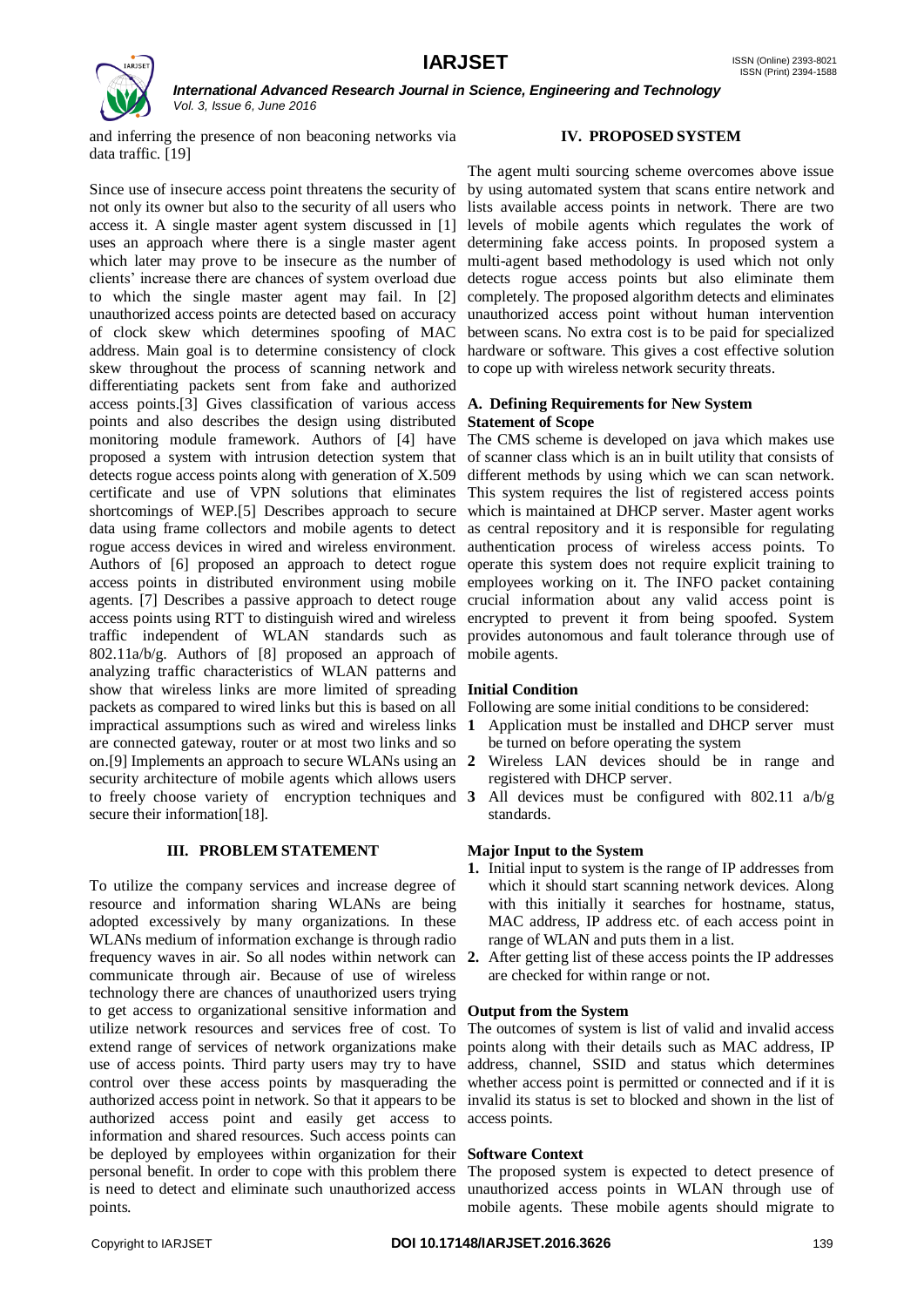

access point and extract the INFO packet to determine again cloned and sent to the client side. Whenever this validity of access points in network. After determining its cloned slave finds presence of new access point in network validity if it unauthorized access point then master agent it automatically creates and sends INFO packet to new should block it otherwise if it is a valid one then access access point which validates the entry of AP or client into point should be allowed to get connected to network.

### **Major Constrain**

System must be equipped with 802.11 standards and **A. Advantages of System** should have DHCP enabled network so that during scanning initial process we get the list of registered access points and it will be easier to determine validity of access points in network.

### **Outcomes**

Invalid Access points are identified and blocked.

### **V. DATA FLOW DIAGRAM**

Flow Diagram). This diagram shows the complete overview of the each module in the project. Also shows how exactly data flows in the total system.



Fig2: Data Flow Diagram

### **VI. SYSTEM ARCHITECTURE**



Fig3: System Architecture

Fig.3, gives abstract view of proposed system. This system architecture represents different system components involved. The architecture mainly contains the network setup with access points and DHCP-M server. If currently working master agent fails due to physical damage or k. Extract the connected port number based on MAC and power failure then another master agent is automatically generated. This master agent is responsible for creating dispatching slaves at each access point. These slaves are

network. The DHCP server will act as a central repository for network.

#### **Reduction in Network Load**

Mobile agents are dispatched to the remote hosts containing the data. The agents perform the computations at the remote hosts and return back with the results. Since computations are moved to the data storage location instead of moving data to the computing location, network load is reduced.

### **Overcome Network Latency**

In this section we are going to discuss the DFD i.e. (Data Mobile agents can be directly dispatched from the central controller in setup to the APs & client side. The agents act locally and directly execute the controller's directions.

### **Asynchronous and Autonomous Execution**

Mobile agents operate asynchronously. Once a mobile agent is dispatched from the central server machine, the server machine can disconnect from the network. The mobile agent executes autonomously without the intervention of the server machine. The server machine can reconnect at a later time and collect the agent.

### **Fault Tolerance**

In the system the agents are communicating together since their behavior is autonomous to the environmental changes and they react dynamically to the changes hence if server is going to shut down it will be informed to agents and accordingly they will react to changes. This makes system fault tolerant in case of network failures.

### **B. Algorithmic Steps**

- a. A Generate Master agent at DHCP Sever.
- b. Generate Slave Agents at master agent depending on number of access points in network.
- c. Dispatch slave agents to all access points.
- d. Clone slave agents created at all access points.
- e. Check presence of new access point in the network by client, clone agent at client side and automatically build INFO packet and send it to related slave agent.
- f. Slave agent forwards it to Master Agent.
- g. If information in INFO packet is matched, then new slave agent generated for that new access point by Master Agent, else it is detected as fake access point.
- h. If information does not match, then steps given below are taken to block that fake access point.
- Extract the MAC address from INFO packet.
- Extract the network switch address based on that extract MAC address.
- Switch address.
- l. Finally block that port number from any other wireless LAN traffic.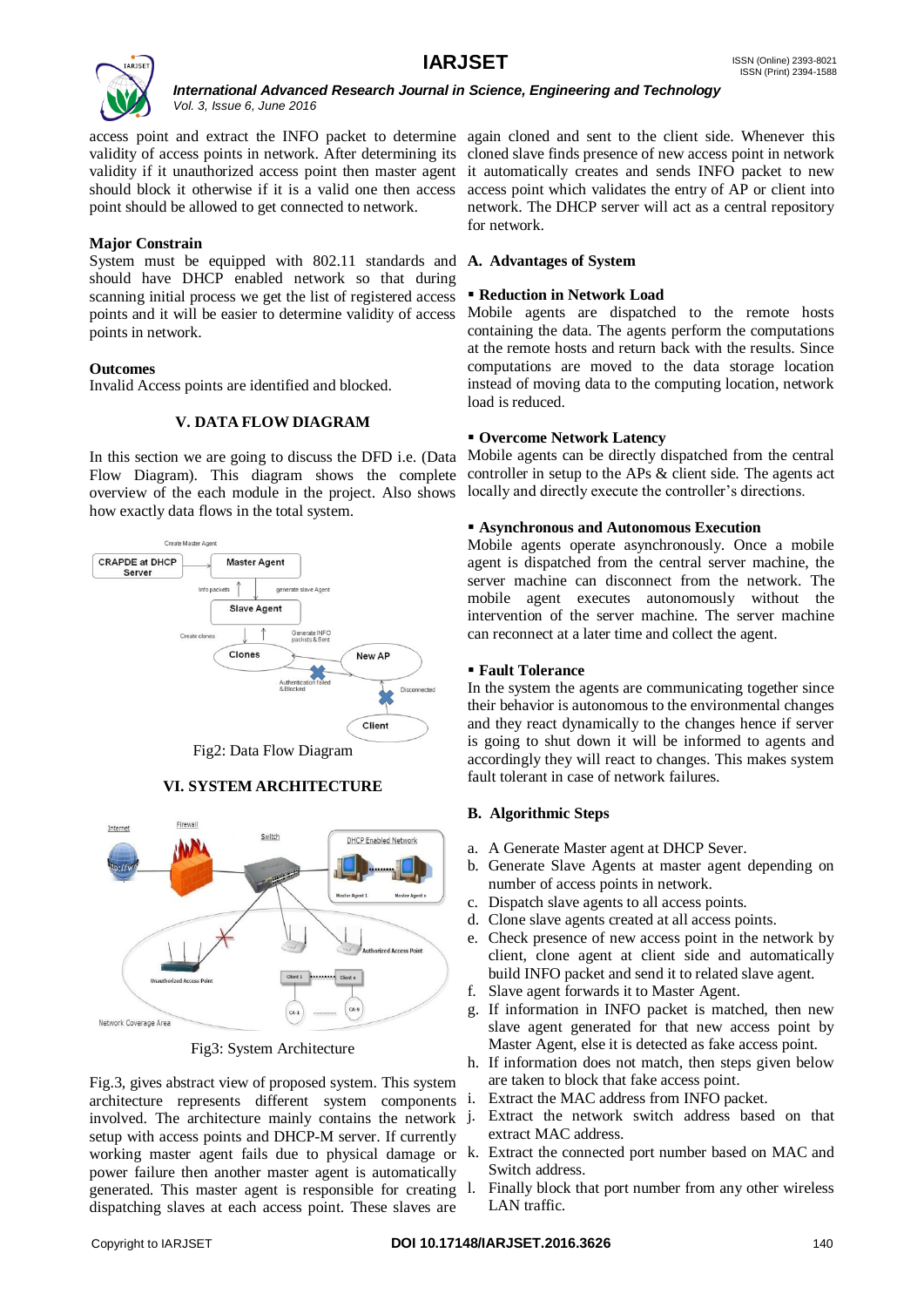

# **VII. MATHEMATICAL MODEL**

A set is defined as a collection of same type of class of network that displays the list of all access points objects. Let S be the system:

where

# **Mobile agent**

Set  $(M) = \{O; 1; 2; 3; 4; 5\}$ 

 $0 =$  Spawn N thread as the number of clients in the cell 1 = Fetch Audit information from the client Machine and send audit information to Server.

 $2 =$ Compare alphanumeric keys at server and client side

 $3 =$  If comparison is true set flag=1.

4 = Notify central administrator for IDS Detection alert.

 $5 =$  Request Blocking that Client. Otherwise, set flag=0

### **Sever Application**

 $Set(S) = \{7; 8; 9; 10; 11; 12\}$ 

 $7 =$  Upload mobile agent

 $8 =$  Wait for notification of possible alert from agents of cells

 $9 =$  Search for corresponding IP Address from database.  $10 =$  Inform that the system is attacked to administrator.  $11$  = Perform scanning of network and add information of client after every one minute to the database

 $12$  = Broadcast same key to network using MA

### **Mobile Agent System**

Set  $(P) = \{13; 14\}$ 13 = Upload mobile agent system on client  $14 =$  Show alphanumeric string to Mobile agent 1) MUS = {0, 1, 2, 3, 4; 5, 7, 8, 9, 10, 11, 12} 2) MUP = {0, 1, 2, 3, 4, 5, 13, 14} 3) S UP = {7, 8, 9, 10, 11, 12, 13, 14} 4) M $\cap$ S = {3, 5}

### **VIII. RESULT**

### **A. Output from the System**

The outcomes of system is list of valid and invalid access points along with their details such as MAC address, IP address, channel, SSID and status which determines whether access point is permitted or connected and if it is invalid its status is set to blocked and shown in the list of access points.

| <b>Stop Scan</b><br>Scanning<br>r Folder List-<br>Master<br>Device List:-<br><b>SSID</b><br>Channel<br><b>Access Point</b><br>Host Name<br>Status<br><b>MAC Adress</b><br><b>Access Point1</b><br>Connected<br>3C-09-28-1F-85 LAB1<br>192, 168, 100, 46<br><b>Access Point2</b><br>Connected<br>1621<br>10-78-02-51-F1  LAB2<br><b>Access Point3</b><br><b>ACERCOMP65</b><br>Connected<br>10-78-D2-51-BA., LAB3<br>MAC adress not f., LAB4<br><b>Access Point4</b><br>192.168.100.10<br>Connected<br><b>Access PointS</b><br>Connected<br>10-78-02-46-00. LABS<br>PVPIT-TPO | File Holp |  |  |  |                   |
|-----------------------------------------------------------------------------------------------------------------------------------------------------------------------------------------------------------------------------------------------------------------------------------------------------------------------------------------------------------------------------------------------------------------------------------------------------------------------------------------------------------------------------------------------------------------------------|-----------|--|--|--|-------------------|
|                                                                                                                                                                                                                                                                                                                                                                                                                                                                                                                                                                             |           |  |  |  | Status : Scanning |
|                                                                                                                                                                                                                                                                                                                                                                                                                                                                                                                                                                             |           |  |  |  |                   |
|                                                                                                                                                                                                                                                                                                                                                                                                                                                                                                                                                                             |           |  |  |  |                   |
|                                                                                                                                                                                                                                                                                                                                                                                                                                                                                                                                                                             |           |  |  |  |                   |
|                                                                                                                                                                                                                                                                                                                                                                                                                                                                                                                                                                             |           |  |  |  |                   |
|                                                                                                                                                                                                                                                                                                                                                                                                                                                                                                                                                                             |           |  |  |  |                   |

Fig4: Implementation Result for DHCP-Server Listing

### **Access Points**

Fig, 4 shows implementation result for scanning wireless connected to network. The DHCP server generates a master agent that gives detailed list of all connected access points along with their IP address, MAC address, SSID etc. The process of network scanning lists all necessary details of each access point in wireless network including Host Name, Status, MAC address, SSID and channel used by access point. Host name is nothing but the IP address or name given to each access point. Status gives details of access point signifying whether it is connected/disconnected to network or it is blocked from network.MAC address specifies the physical address of each access point which is another crucial parameter which determines validity of access point in network. SSID is unique Service Set Identifier for each network and generally it is same for all wireless nodes in entire network. Normally it is a human-readable text string and commonly known as "network name". All wireless devices must have same SSID in order to communicate with each other. Channel is the medium through which wireless device is connected to network or it is a physical transmission medium.

| <b>Host Name</b><br>192 168 100.46<br>PVPIT<br>ACERCOMP22<br>192 188 100 10<br><b>LG18</b><br><b>ACERCOMP65</b><br>1.01 | <b>Shahus</b><br>Connected<br>Connected<br>Connected<br>Connected<br>Connected<br>Connected<br>Connected | <b>MAC Address</b><br>3C-D9-2B-1F-B5-E3<br>40-51-86-00-67-80<br>10-78-02-55-05-E3<br>MAC adress not found<br>10-78-02-51-76-48<br>10-78-02-51-BAF3<br>10-78-02-51-CE-01 | 550<br>LAB1<br><b>LAB2</b><br>LARS<br>LABA<br>LABS<br><b>LAB6</b><br>LABY | Channel<br>$\overline{ }$<br>s<br>٠<br>s<br>۸<br>٠ | <b>Button</b><br>Clorenco<br>Clonings<br>Clorens2<br>Cloning3<br>Cloning<br>Cloningh<br>Cloning6 |
|-------------------------------------------------------------------------------------------------------------------------|----------------------------------------------------------------------------------------------------------|-------------------------------------------------------------------------------------------------------------------------------------------------------------------------|---------------------------------------------------------------------------|----------------------------------------------------|--------------------------------------------------------------------------------------------------|
|                                                                                                                         |                                                                                                          |                                                                                                                                                                         |                                                                           |                                                    |                                                                                                  |
|                                                                                                                         |                                                                                                          |                                                                                                                                                                         |                                                                           |                                                    |                                                                                                  |
|                                                                                                                         |                                                                                                          |                                                                                                                                                                         |                                                                           |                                                    |                                                                                                  |
|                                                                                                                         |                                                                                                          |                                                                                                                                                                         |                                                                           |                                                    |                                                                                                  |
|                                                                                                                         |                                                                                                          |                                                                                                                                                                         |                                                                           |                                                    |                                                                                                  |
|                                                                                                                         |                                                                                                          |                                                                                                                                                                         |                                                                           |                                                    |                                                                                                  |
|                                                                                                                         |                                                                                                          |                                                                                                                                                                         |                                                                           |                                                    |                                                                                                  |
|                                                                                                                         |                                                                                                          |                                                                                                                                                                         |                                                                           |                                                    |                                                                                                  |
|                                                                                                                         |                                                                                                          |                                                                                                                                                                         |                                                                           |                                                    |                                                                                                  |
|                                                                                                                         |                                                                                                          |                                                                                                                                                                         |                                                                           |                                                    |                                                                                                  |

**Fig5:** Master Agent Gets the List of Registered Access Points

Fig.5 shows implementation of master agent listing registered access points that are connected to network. When master agent is generated by DHCP server it gets the list of all registered access points in network. The scanning process, authorization process of access points is conducted by master agent. Generation of slaves and their clones at each access point, determining validity of access points and accordingly taking security related decisions are some of the main functions of master agent.CMS scheme produce multiple master agents to prevent system from master agent failure because if central master agent fails entire system will fail. In order to prevent system from total failure an alternate master agent is generated so that in case of failure newly generated master agent would take control of system and start monitoring it. This reduces the chances of system failure and makes it fault tolerant. During network scanning process master agent continuously communicates with its slaves and their clones to get the information about malicious AP's. If such fake access points are detected they are immediately blocked or eliminated from network. CMS scheme makes system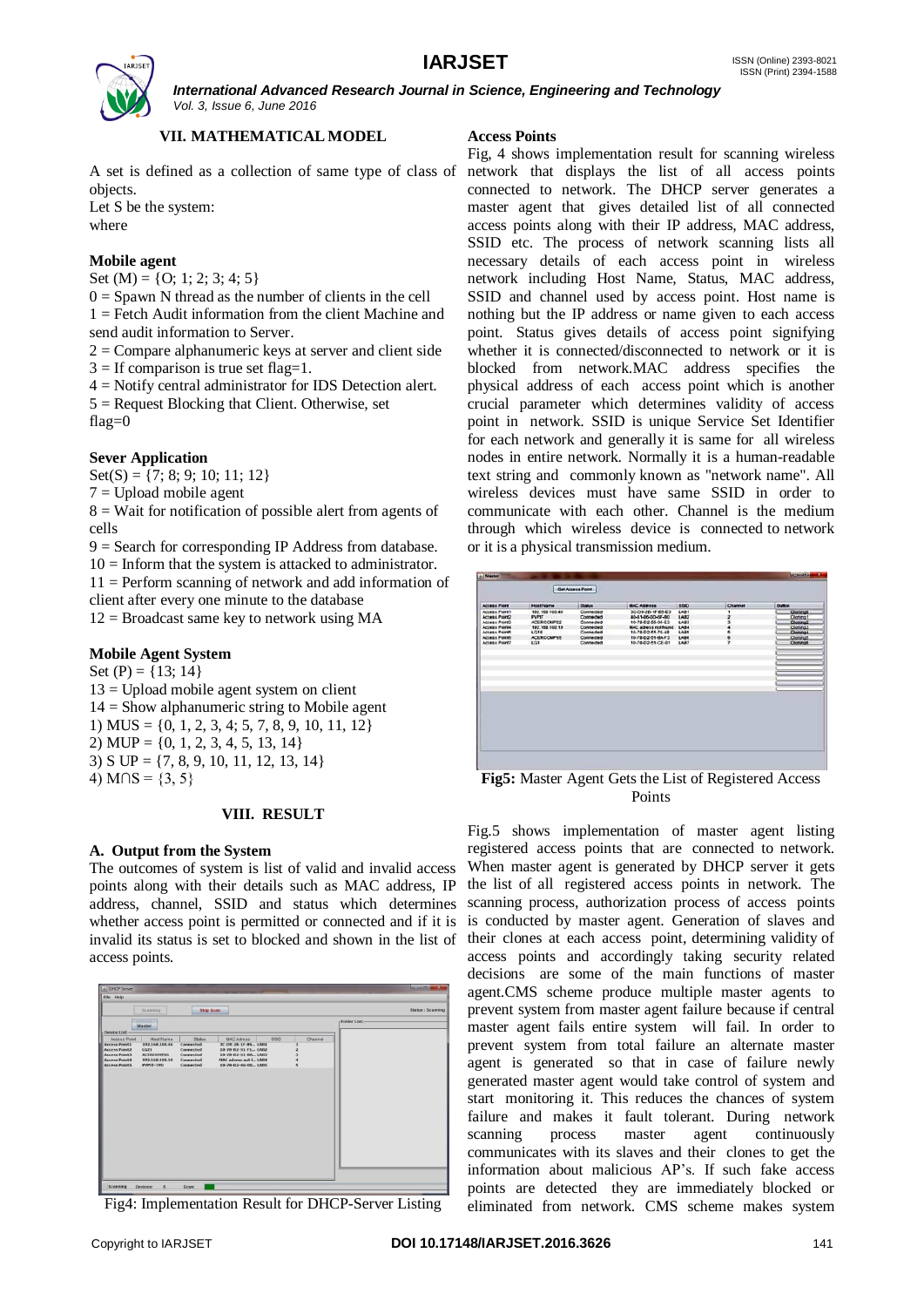

very flexible and easier to operate. Above figure Above graph shows the performance of detection time points in network and allows master to generate slaves detection of rogue access points in network. The ranges of and clones for those access points.



Fig.6: Invalid Client Detection Notification Sent To Master

Fig. 6 shows the case where invalid client packet is found and it is sent to the master. This informs master agent about the presence of invalid or unauthorized access point in network. When master agent receives this message from clone agent it immediately executes elimination or blocking algorithm where MAC address of access point is fetched and port from where MAC address is connected is searched. Once the port is found it is blocked so that access point is no longer a part of wireless network and the same is informed to all its Above graph shows the end-to-end delay performance for clients to reduce chances of third party attacks in network clients.

# **B. Certainty Analysis**

The certainty analysis is the notion of risk discount to be subtracted from the expected yield.

- 1. Proper load balancing or scheduling methodology can be implemented.
- 2. The MAC address and SSID of already blocked access points can be maintained and checked every time they network. appear.
- 3. By using encryption algorithms packet integrity can be checked when it was sent and accordingly it can be judged.

The above certainty analysis can be more described by graphs shown below:



**Fig7: Average Detection Time**

illustrates the process of getting list of registered access required by existing system which uses clock skews for values are for throughput to measure the overall performance of system. With multiple master agent approach the system gives better performance.



Fig8: End to End Delay (Seconds) Performance

single master agent and the performance of CMS scheme. For single master agent approach as number of slaves increase the performance degrades whereas for multiple master agents as number of slaves increases performance is not affected. The time taken by packet to move from source to destination is the end-to-end delay of network packet .The proposed approach gives reduced end-toend delay so that overall time required for transmission of INFO packet is also reduced this results into quick detection of fake access point for a



Fig.10: Throughput (KBPS) Performance

Above graph shows the overall throughput of system where the performance of both systems can be easily compared. As there is increase in number of slaves the CMS scheme works better than existing single master agent system. Here throughput measurement is done to check efficiency of proposed system with multiple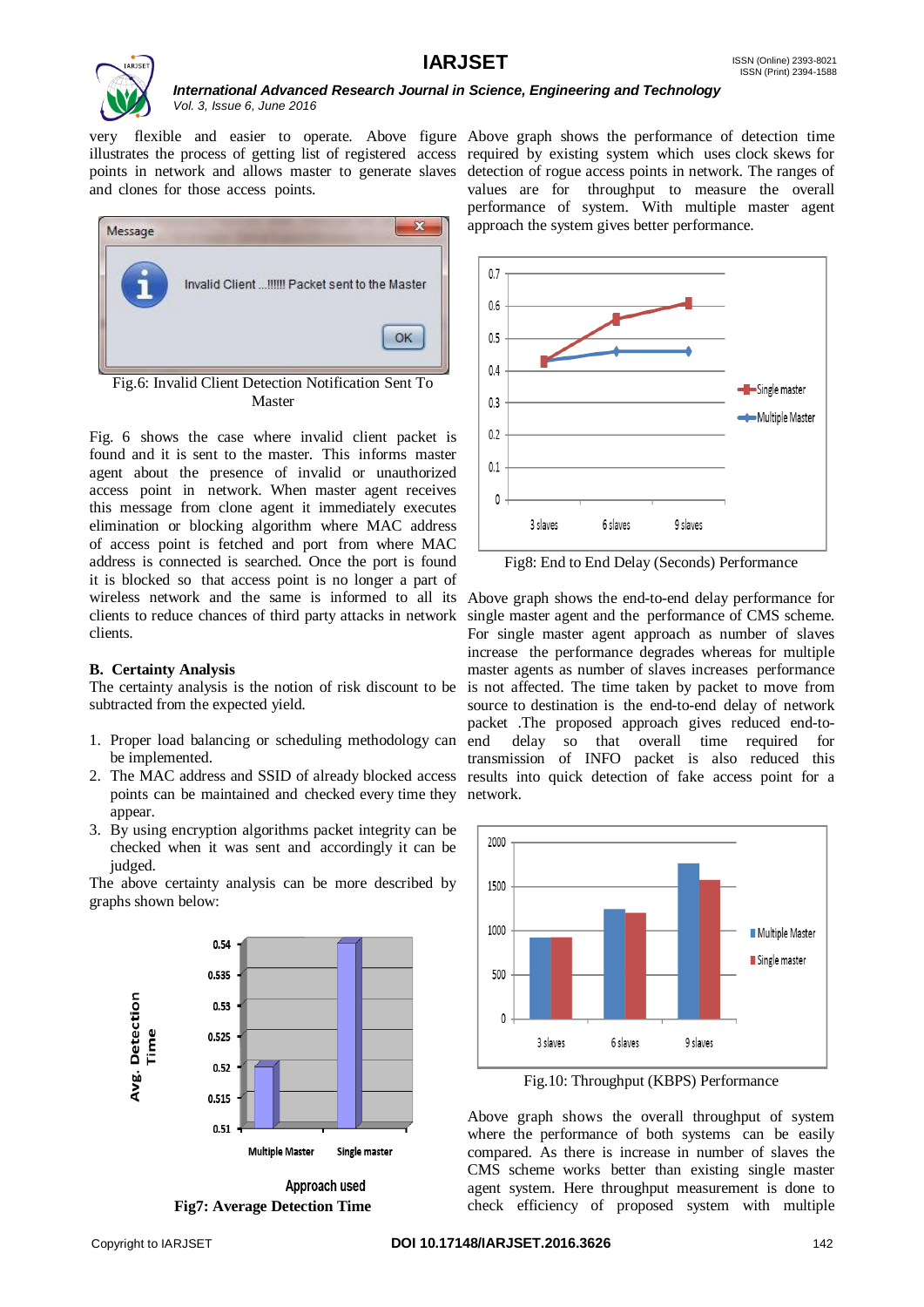

slaves are more than performance of multiple master WLAN and puts them in a list. system but as number of slaves increase performance are checked for within range or not. of single master agent system degrades and at the same time performance of multiple master agent **C. Result** schemes is increased.

|                      | Host Name       | Status       | <b>MAC Address</b>      | SSID             | Channel        | Button    |
|----------------------|-----------------|--------------|-------------------------|------------------|----------------|-----------|
| Access Point1        | 192.168.100.46  | Connected    | 3C-D9-2B-1F-            | LAB1             | 1              | Cloning0  |
| Access Point2        | <b>ACERCOMP</b> | Connected    | 10-78-D2-51-D., LAB2    |                  | $\overline{2}$ | Cloning1  |
| Access Point3        | <b>LG16</b>     | Connected    | 10-78-D2-51-7           | LAB <sub>3</sub> | 3              | Cloning2  |
| Access Point4        | <b>LG18</b>     | Connected    | 10-78-D2-51-7 LAB4      |                  | $\overline{4}$ | Cloning3  |
| <b>Access Point6</b> | <b>PVPIT</b>    | Connected    | 40-61-86-0D-6. LAB6     |                  | $\mathbf{6}$   | Cloning4  |
| Access Point5        | LG1             | Connected    | 10-78-D2-51-C., LAB5    |                  | 5              | Cloning5  |
| Access Point7        | 192 168 100 6   | Connected    | 10-78-D2-51-B           | LAB7             | $\overline{7}$ | Cloning6  |
| Access Point8        | 192.168.100.42  | Connected    | 10-78-D2-51-D. LAB8     |                  | 8              | Cloning7  |
| Access Point9        | 192.168.100.7   | Connected    | 10-78-D2-56-1           | LAB9             | $\overline{9}$ | Cloning8  |
| Access Point10       | 192.168.100.11  | Connected    | 10-78-D2-56-0           | LAB10            | 10             | Cloning9  |
| Access Point11       | 192.168.100.13  | Connected    | 10-78-D2-51-C           | <b>LAB11</b>     | 11             | Cloning10 |
| Access Point12       | 192 168 100 39  | Connected    | 10-78-D2-56-C., LAB12   |                  | 12             | Cloning11 |
| Access Point13       | 192.168.100.59  | Connected    | $10 - 78 - 02 - 56 - 0$ | LAB13            | 13             | Cloning12 |
| Access Point14       | 192.168.100.100 | Connected    | $00 - 00 - 00 - 00 - 0$ | <b>LAB14</b>     | 14             | Cloning13 |
| Access Point15       | 845625ae        | <b>Block</b> | 06:15:79:74:C4 LAB7     |                  | 8              |           |

Fig.11: Detection and Blocking of Invalid Point

Fig. 11 shows detection and blocking of fake client in wireless network. The above figure highlights the blocking of invalid access point in network. Once the blocking algorithm is executed the access point along with its host name, Status, MAC address, SSID and channel no. is displayed. When access point is blocked its status is set to "BLOCK" which gives confirmation that the invalid or fake access point in network is blocked.

# **IX. EXPERIMENTAL SETUP**

### **A. Defining Requirements for New System**

The system requires the list of registered access points which is maintained at DHCP server. Master agent works I take this golden opportunity to owe our deep sense of as central repository and it is responsible for regulating authentication process of wireless access points. To operate this system does not require explicit training to employees working on it. The INFO packet containing crucial information about any valid access point is encrypted to prevent it from being spoofed.

# **B. Initial Condition**

Following are some initial conditions to be considered:

1) Application must be installed and DHCP server must be turned on before operating the system

2) Wireless LAN devices should be in range and registered completion of this work successfully. with DHCP server.

3) All devices must be configured with 802.11 a/b/g standards.

### **Major Input to the System**

1) Initial input to system is the range of IP addresses from  $_{[2]}$ which it should start scanning network devices. Along with this initially it searches for hostname, status, MAC

masters. From above graph we see that if numbers of address, IP address etc. of each access point in range of

agent schemes is little high than single master agent 2) After getting list of these access points the IP addresses

### **Output from the System**

The outcomes of system is list of valid and invalid access points along with their details such as MAC address, IP address, channel, SSID and status which determines whether access point is permitted or connected and if it is invalid its status is set to blocked and shown in the list of access points.

**Outcomes** Invalid Access points are identified and blocked.

### **X. CONCLUSION**

Detection and elimination of rogue access points is done using multiple master agents which has made system 50% more flexible than single master agent and easy to use. As multiple masters are used the system architecture is made 80% more faults tolerant than single master agents system. It continuously and automatically scans network by specifying IP range so need not to scan network manually and does not require explicit configuration of each access point with master, it automatically scans and lists all available access points. It works on any wired or wireless network connection to detect and eliminate rogue access points. In this system if one master fails another will handle the requests so load balancing is achieved. As no specific devices are required so cost compared to other tools is 20 to 30% less. In this system we can scale the performance by actually viewing rogue access points found and blocked and as strong GUI is provided system is very easy to use.

### **ACKNOWLEDGMENT**

gratitude to my project guide **Prof. N. D. Kale,** for her instinct help and valuable guidance with a lot of encouragement throughout this paper work, right from selection of topic work up to its completion. My sincere thanks to the Head of the Department of Computer Engineering **Dr. B. K. Sarkar** sir who continuously motivated and guided me for completion of this paper. I am also thankful to all teaching and non-teaching staff members, for their valuable suggestions and valuable cooperation for partially completion of this work. I specially thank to those who helped us directly-indirectly in

#### **REFERENCES**

- [1] Prof. Sandeep Vanjale, Dr. P.B.Mane, "A Novel approach for Elimination of Rogue Access Point in Wireless Network", IEEE,2014.
- Hao Han, Fengyuan Xu, Chiu C. Tan,Yifan Zhang, and Qun Li, "VR-Defender: Self-Defense Against Vehicular Rogue APs for Drive-Thru Internet", IEEE trans. , Vol. 63, No. 8,October 2014.